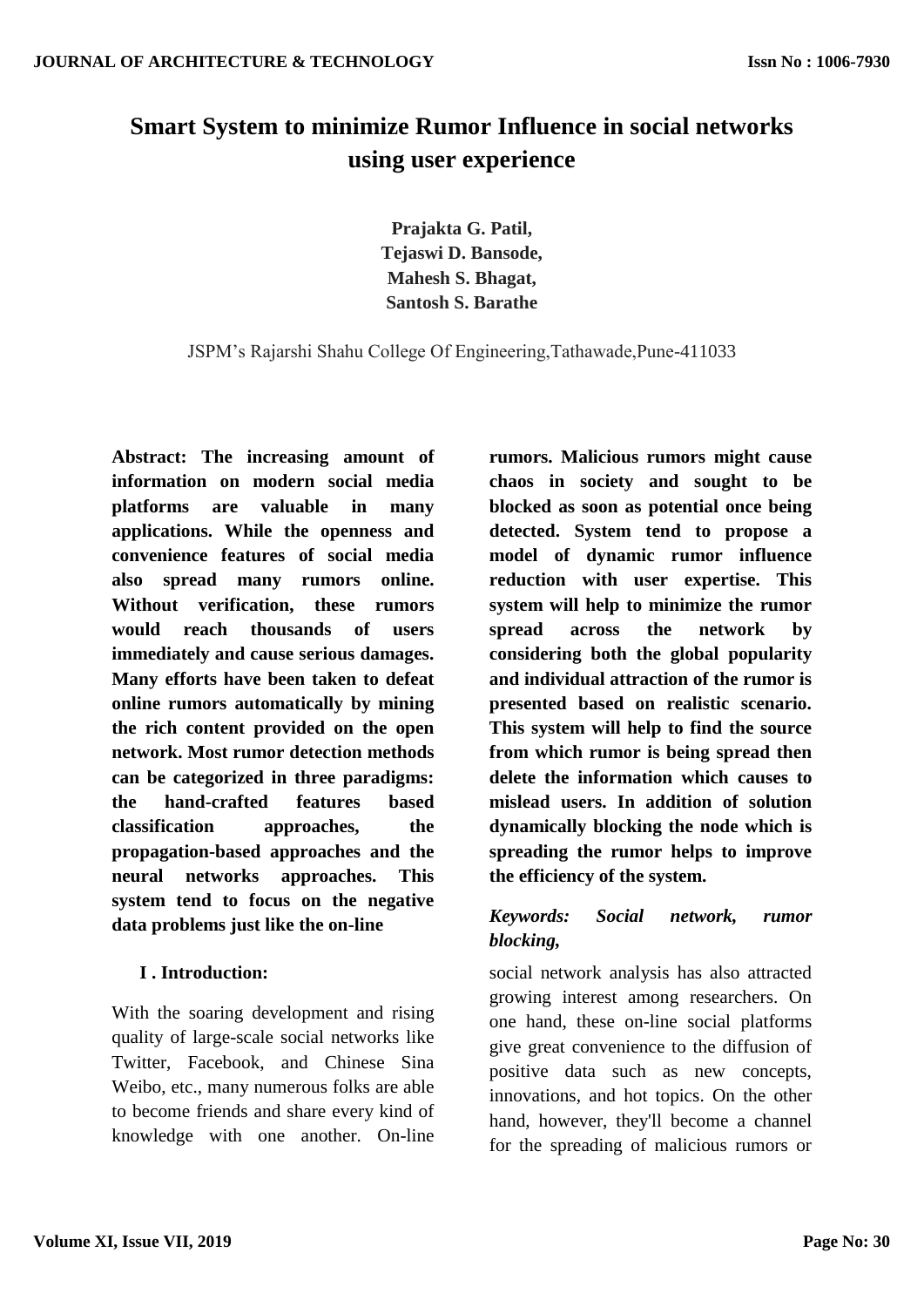a rumor regarding associate degree coming earthquake, which can cause chaos am ong the gang and thus might hinder the traditional public order. During this case,

be enough to prevent the rumor from any spreading. However, in certain extreme circumstances like terrorist on-line attack,

negative influences. For instance, in 2016, the families of 3 out of the forty nine victims from the Orlando spot shooting incident filed a suit against Twitter, Facebook and Google for providing "material support" to the coercion organization of the Muslim State of Irak and Syria (ISIS). These companies then took measures to dam connected accounts, delete relevant posts and fanpages on their social network platforms to forestall the ISIS from spreading malicious information. In addition, Facebook et al. even have issued relevant security policies and standards to say the authority to block accounts of users after they area unit against rules or in danger. Without doubt, malicious rumors ought to be stopped as shortly as attainable once detected so their negative influence are often reduced. Most of the previous works studied the matter of

esponding improvement algorithms. Investigated the smallest amount price rumor interference problem in social networks. They introduced the construct of "protectors" and check out to pick a least variety of them to limit the unhealthy influence of rumors by triggering a protection cascade against the rumor cascade. However, there are a few limitations in those works. First, they take into account the rumor quality as constant throughout the entire propagation process, it's necessary to notice the rumor source and delete connected messages, which can it might be necessary to disable or block connected Social Network (SN) accounts to avoid serious

maximizing the influence of positive data through social networks. Quick approximation strategies were additionally projected to influence maximization downside. In distinction, the negative influence diminution problem has gained abundant less attention, however still there have been consistent efforts on planning effective ways for locking malicious rumors and minimizing the negative influence. Budak et al. Introduced the notion of a "good" campaign in a very social network to counteract the negative influence of a "bad" one by convincing users to adopt the "good" one. The matter of minimizing the propagation of malicious rumors by blocking a restricted variety of links in a very social network. They provided 2 completely different definitions of contamination degree and projected corr

that isn't near to the realistic eventualities. Second, in the style of the rumor interference ways, either blocking nodes or links, they fail to require into consideration the issue of user expertise in world social networks. We have to avoid interference the accounts of users for such a protracted time that they'll lodge complaints or maybe quit the social network. Therefore, it's necessary to contemplate the impact of interference time on each individual node and therefore the entire network.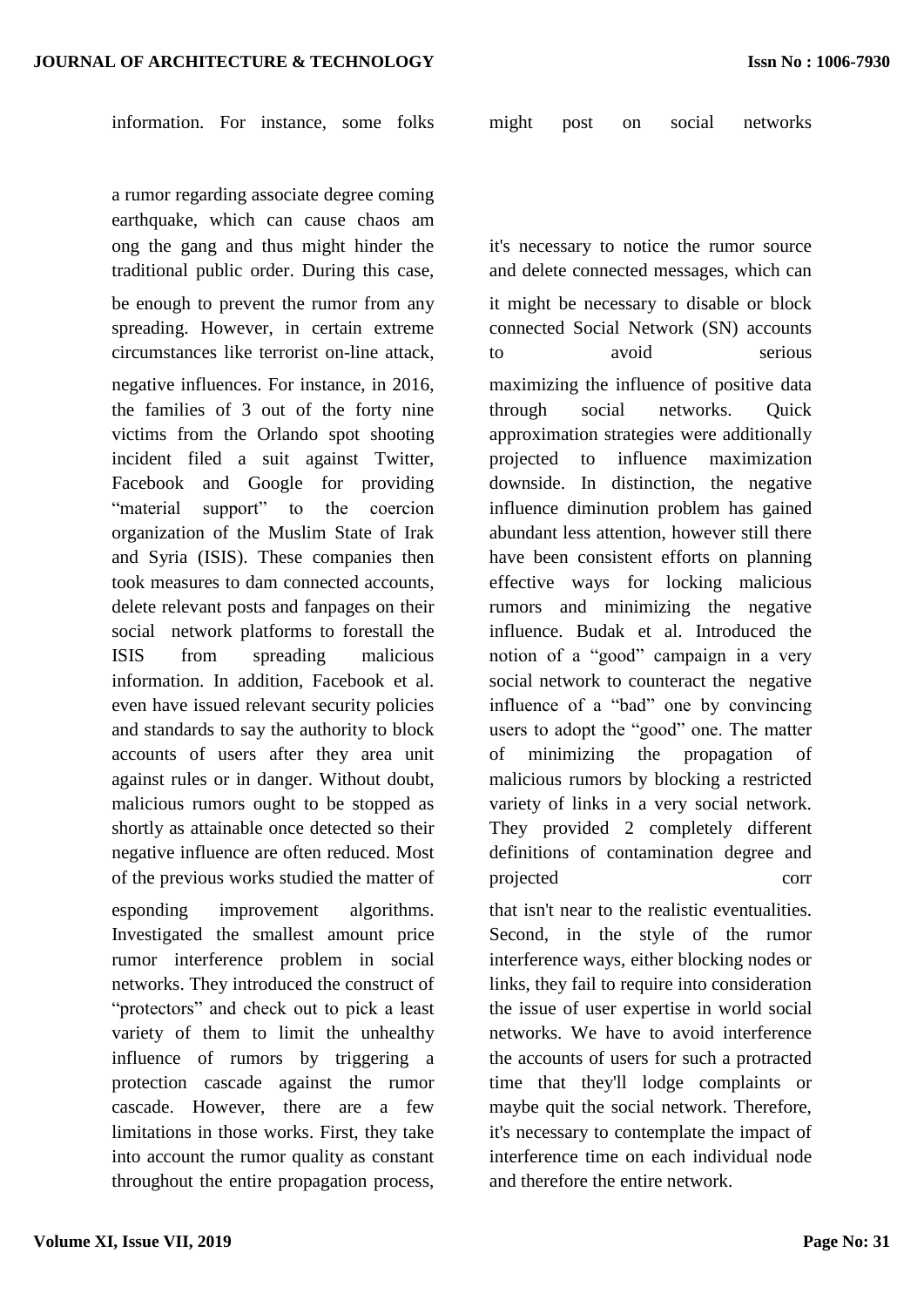#### **I. Methods:**

Paper 1: DRIMUX: Dynamic Rumor Influence Minimization with User Experience in Social Network

Author: Biao Wang, Ge Chen, Luoyi Fu, Li Song, and Xinbing Wang, Senior Member, IEEE Description: The greedy algorithm and dynamic blocking algorithm are used to minimize the rumor, which blocks the user. Intra cluster homogeneity and inter cluster diversity. It require more time to process large data

Advantage: No need of human interruption to block the user because of dynamic blocking.

Disadvantage: No particular time period is given to unblock the user

Paper 2: Limiting the Spread of Misinformation in Social Networks

Author Name: D. Agerwal, Conf.WWW,2011

Description: introduced the notion of a "good" campaign in a social network to counteract the negative influence of a "bad" one by convincing users to adopt the "good" one.

Advantage: The predictive hill climbing approach provides good performance,

Disadvantage: Our method relies on generating random spanning trees to capture

Paper 3: Blocking links to minimize contamination spread in a social network Author Name: M. Kimura,ACM Trans. Data mining, 2013

Description: the problem of minimizing the propagation of malicious rumors by Blocking a limited number of links in a social network.

Advantage: outperform conventional linkremoval methods.

Disadvantage: require more time in processing

Paper 4 : Least cost rumor blocking in social networks

Author Name: L.Fan,IEEE conf,2013

Description: investigated the least cost rumor blocking problem in social networks.

Advantage: our algorithm outperforms other heuristics algorithm

Disadvantage: they consider the rumor popularity as constant during the whole propagation process.

#### **II. Algorithm:**

## **1. Greedy Algorithms**

Greedy is an algorithmic paradigm that builds up a solution piece by piece, always choosing the next piece that offers the most obvious and immediate benefit. So the problems where choosing locally optimal also leads to global solution are best fit for Greedy. For example consider the Fractional Knapsack Problem. The local optimal strategy is to choose the item that has maximum value vs weight ratio. This strategy also leads to global optima

#### **2. Stop-Word Removal Algorithm**

In the Information era, optimization of processes for Information Retrieval, Text Summarizing, Text and Data Analytic systems becomes utmost important. Therefore in order to achieve accuracy, extraction of redundant words with low or no semantic meaning must be filtered out.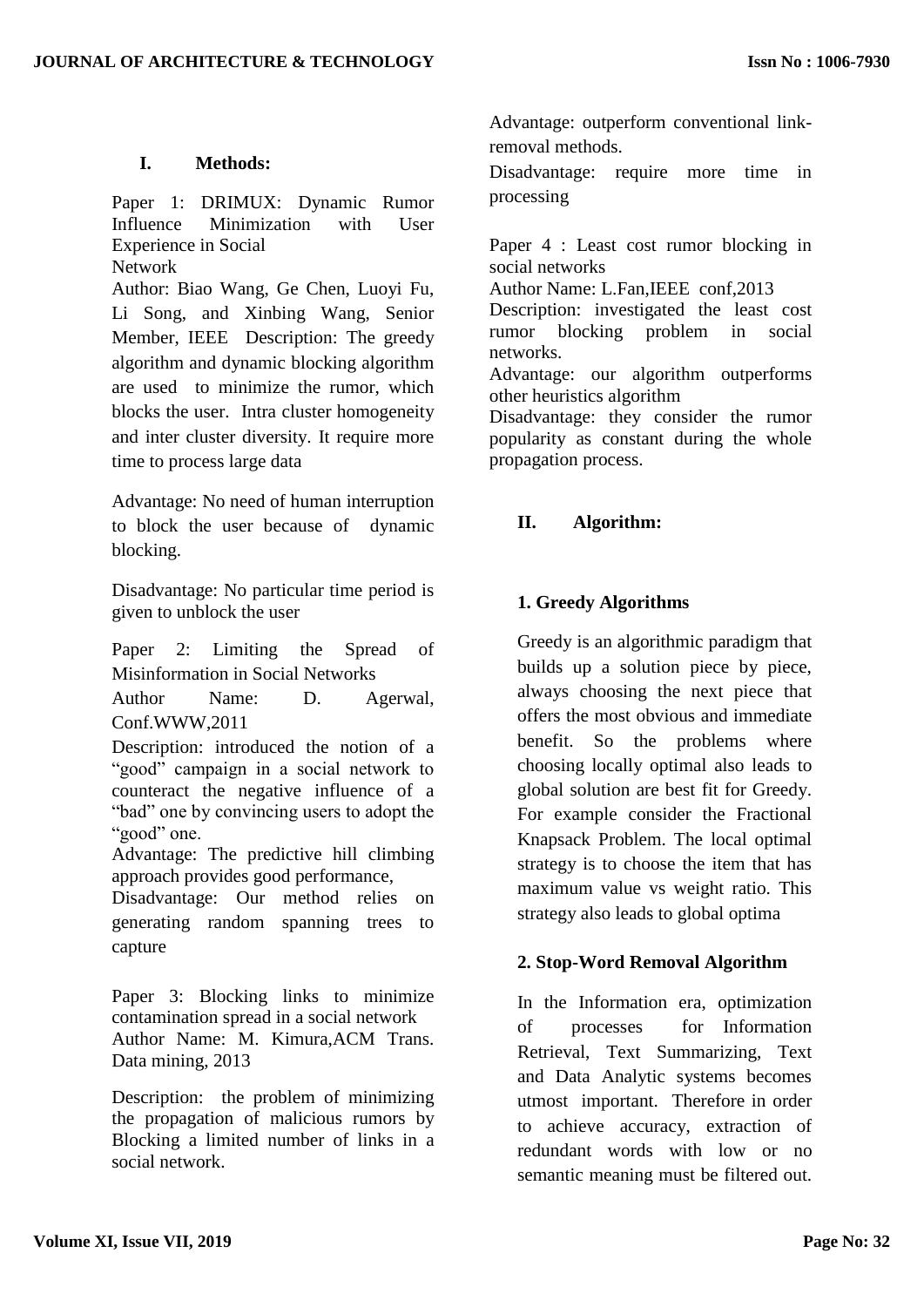Such words are known as stop words. Stop words list has been developed for languages like English, Chinese, Arabic, Hindi, etc. Stop word list is also available for Sanskrit language

## **3. Dynamic Blocking**

In this paper, we investigate combining blocking and collapsing – two widely used strategies for improving the accuracy of Gibbs sampling – in the context of probabilistic graphical models (PGMs). We show that combining them is not straight-forward because collapsing (or eliminating variables) introduces new dependencies in the PGM and in computation-limited settings, this may adversely affect blocking. We therefore propose a principled approach for tackling this problem

## **4. K-Means Clustering**

K-means clustering is a type of unsupervised learning, which is used when

you have unlabeled data (i.e., data without defined categories or groups). The goal of this algorithm is to find groups in the data, with the number of groups represented by the variable K. The algorithm works iteratively to assign each data point to one of K groups based on the features that are provided. Data points are clustered based on feature similarity.

## **III. Proposed System:**

We propose the dynamic rumor influence minimization with user experience model to formulate the problem. A dynamic rumor diffusion model incorporating both global rumor popularity and individual tendency is presented. Then we introduce the concept of user experience utility and propose a modified version of utility function to measure the relationship between the utility and blocking time. After that, we use the survival theory to analyze the likelihood of nodes getting activated under the constraint of user experience utility.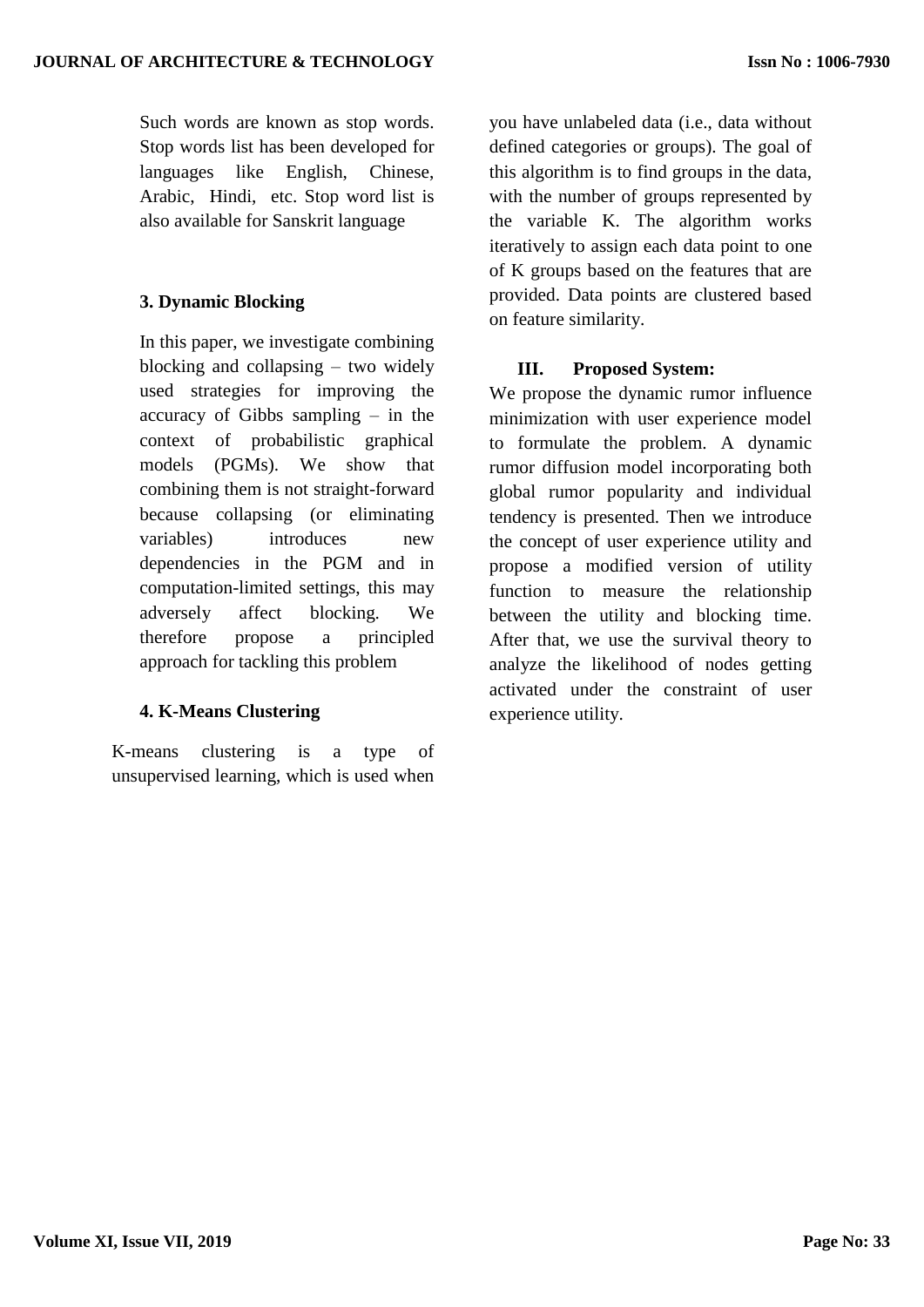

#### **Architecture Diagram**

#### **IV. Social Network Definition**

A social network, in mathematical context, can be formulated as a directed graph  $G =$ (V;E) consisting of a set of nodes V representing the users, and a set of directed edges E denoting the relationship between users (e.g. following or being followed). Figure 1 shows the random graph illustration of a social network. Let  $iV$   $j =$ N denote the number of nodes, and (u; v) 2 E denote the directed edge from node u to node v (u;  $v$  2 V), and uv 2 f0; 1g denote the edge coefficient, where  $uv = 1$  represents the existence of edge (u; v), and  $uv = 0$ , otherwise. We use puv to denote the probability of u sending the rumor to v and v accepting it, i.e., the success probability of u activating v. Let D(u) denote the in-degree of node u. From Figure 1, we can see nodes in larger size have higher degree than those in smaller size. The degree of a node is also an indication of "influence" in a social network since higher degree denotes more connections to other nodes, thus it implies more opportunities to share information (both positive and negative) with other nodes.

## **V. Rumour Diffusion Model**

Rumor diffusion mechanism is similar with that of epidemic propagation. During the propagation of rumors, each node could have one of the following three states: Susceptible (S), Infected (I) and Recovered (R), which is known as the SIR model. The state of being susceptible represents the node has the potential to accept and spread the rumor at any time; Infected indicates the node has already accepted and spread the rumor; Recovered denotes the state of the node identifying the rumor and denying it. In this paper, we consider the rumor propagation as a progressive process, i.e., once a node is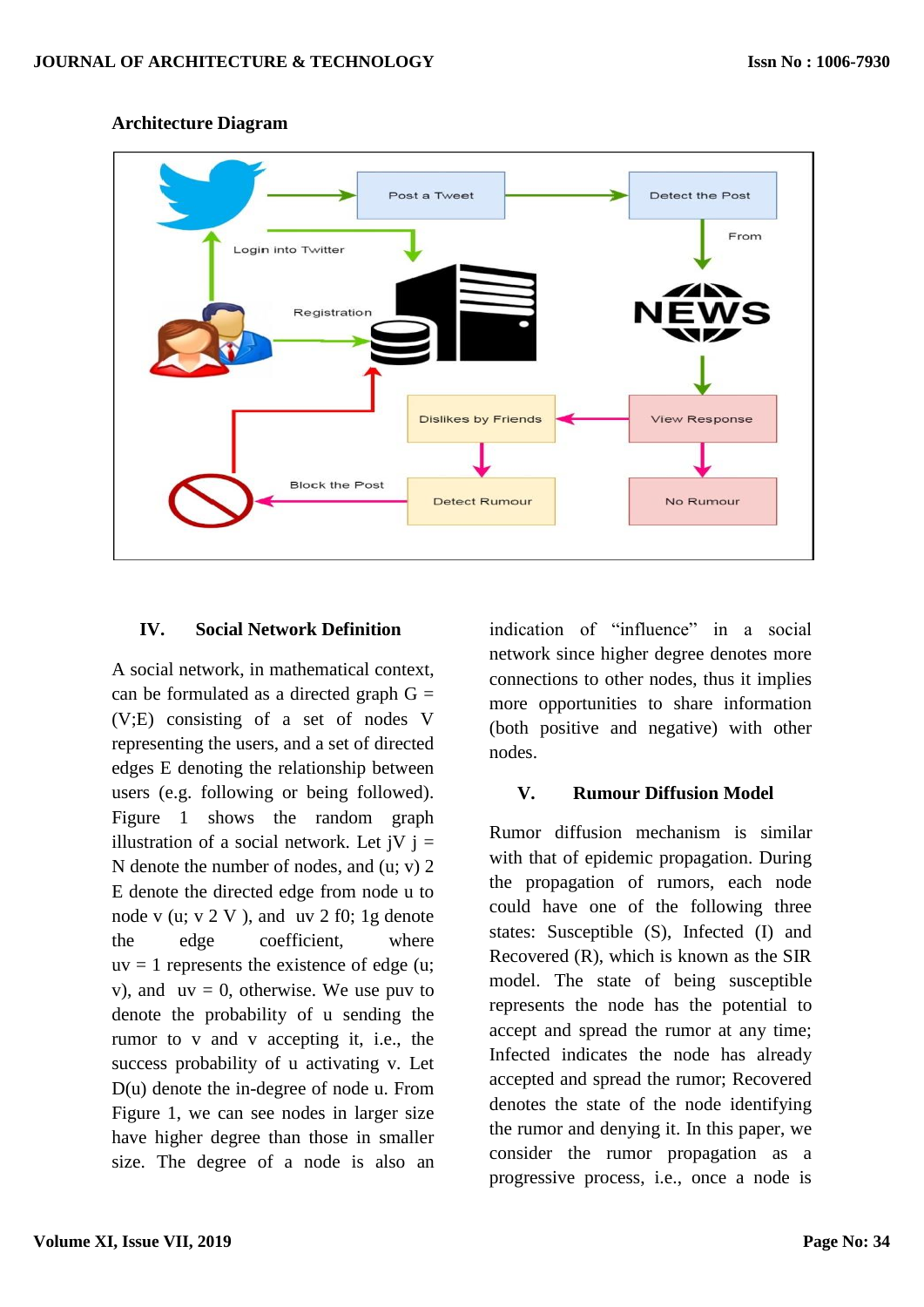infected, it will stay infected and not recover, which is the SI model.

#### **Mathematical Model:**

System S as a whole can be defined with the following main components.

 $S = \{I, O, P, s, e, U, Uf, Ad\};$ 

S=System

 $U=$  user

Uf =Set of user friends

 $Ad$ =admin

 $Input{I} = {Input1, Input2},$ 

Where,

Input1=Text

Input2=Images

Procedures  ${P}$ = {Up,Sp,Ublock,Rdetect,Rdelete}

Where,

Up=upload post.

Sp=Share Post.

Ublock=  $\arg \max$   $[f(t1-s(t0);Ai-1)$  $f(t1—s(t0):Ai-1nv)$ ]

Rdetect=åci=1åcj =1 (kxi-v jk)2

Rdelete= Delete rumour text and images

Output  $\{O\}$  =  $\{Output1, Output2,$ Output3}

Where,

Output1=detecting rumour texts images

Output2=delete rumour texts images

Output3=block user who sent or shared rumour text and images

Initial States  $\{s\} = \{$  initially system will be in a state where user are not enrolled, Only admin of system.}

Final State {e}= {users are enrolled and successfully post or share text or images

admin detect and delete rumour text and images and also block user who sent or shared rumour text and images }

#### **VI. Conclusion:**

In this paper, we have a tendency to investigate the rumor block drawback in social networks. we have a tendency to propose the dynamic rumor influence minimization with user expertise model to formulate the problem. A dynamic rumor diffusion model incorporating both world rumor quality and individual tendency is presented supported the Ising model. Then we have a tendency to introduce the concept of user expertise utility and propose a changed version of utility operate to live the connection between the utility and block time. After that, we use the survival theory to investigate the probability of nodes obtaining activated underneath the constraint of user expertise utility. Greedy rule and a dynamic block rule are proposed to unravel the optimisation drawback supported completely different nodes choice methods. Experiments enforced on real world social networks show the effectuality of our methodology. In our future work, we have a tendency to commit to style a lot of refined rumor block algorithms considering the property of the social configuration and node properties. We intend to separate the